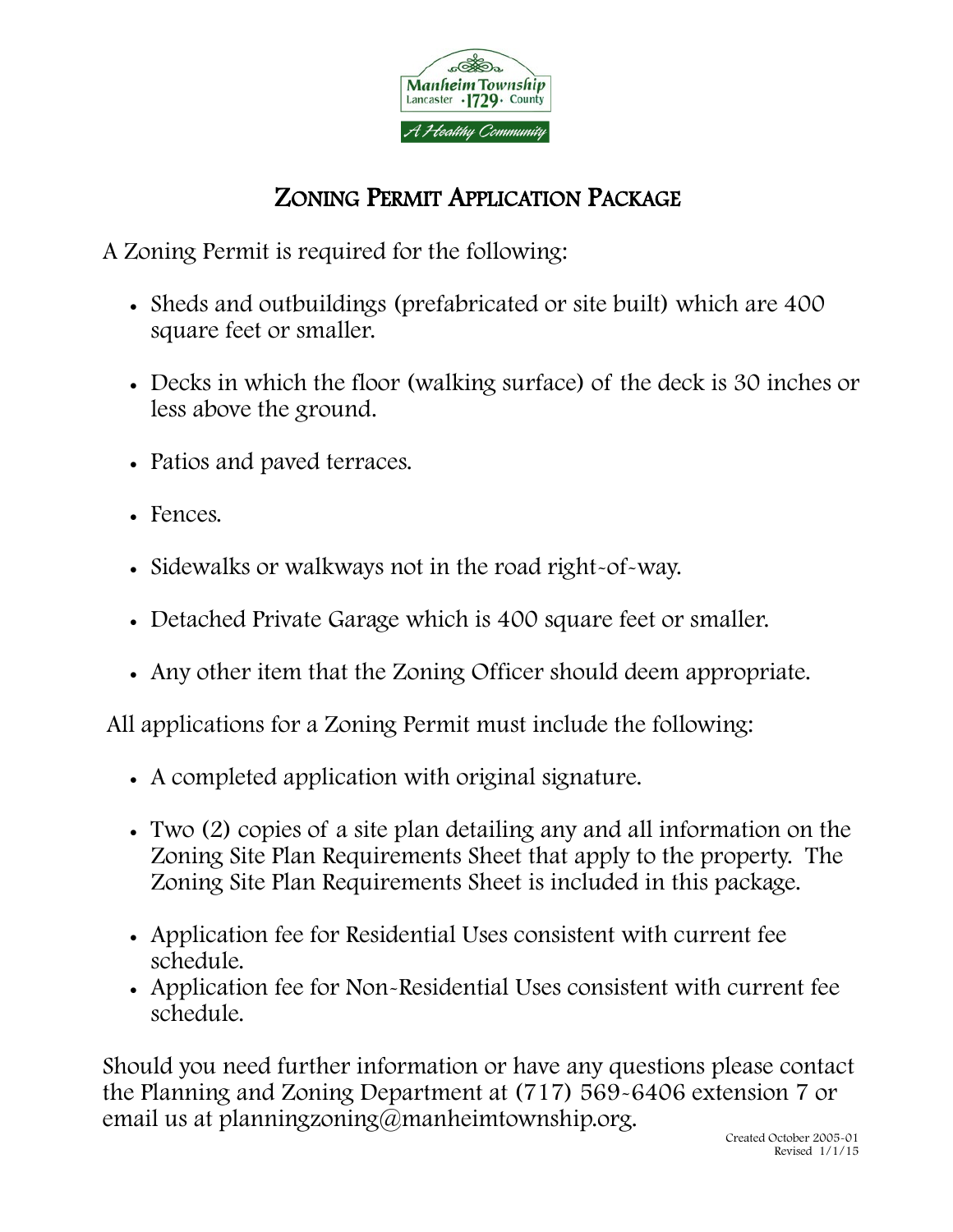## ZONING SITE PLAN REQUIREMENTS

The following must appear on all site plans:

- Location of all property lines. Include exact length of all property lines and include the size of your lot in square feet.
- Location of all existing buildings and improvements, including but not limited to, residence, driveways, walkways, sheds, decks, patios, porches, swimming pools, garages, hot tubs, and any other outbuildings.
- Location of all proposed projects and other improvements, including but not limited to, driveways, walkways, sheds, decks, patios, porches, swimming pools, garages, hot tubs, and any other outbuildings.
- Exact dimensions, including the area calculations in square feet, of all existing and proposed improvements on the property, including but not limited to, residence, driveways, walkways, sheds, decks, patios, porches, swimming pools, garages, hot tubs, and any other outbuildings.
- Exact dimensions from all existing and proposed improvements to all property lines, including but not limited to, residence, driveways, walkways, sheds, decks, patios, porches, swimming pools, and any other outbuildings.
- Location of all easements on the property, both public and private including the exact dimensions of the easements. (See notes below)
- Location of the 100-year floodplain and the 100 year floodplain elevation, if applicable. Boundaries of the 100-year floodplain must be field staked prior to any on site construction, if applicable. (See notes below)
- Location and dimension of any clear sight triangles on the property. (See notes below)

Location of all required Manheim Township building setback lines.

Location of all public street rights-of-way.

Location of all public streets, including curb and sidewalk, if applicable.

Location of an on-lot sewage system, if applicable.

Location of all wetland areas, if applicable.

Location of all municipal boundaries, if applicable.

## **NOTES**

Any lot which contains a recorded easement or right-of-way MUST have the following note on the site plan.

"Nothing shall be placed, planted, set, or put within the area of the easement that would adversely effect the function of the easement."

Any lot which contains a 100-year floodplain MUST contain the following note.

"Any proposed improvements to be located within the 100 year floodplain shall be in accordance with the Manheim Township Floodplain Ordinance, as amended."

Any lot which contains a 100-foot clear site triangle MUST have the following note written on the site plan.

"Nothing shall be placed, planted, set, or put within the area of the 100 foot clear site triangle that has the possibility of growing in excess of 30 inches or may obscure motorist vision."

> Created on 9/13/01 Revised 7/28/10